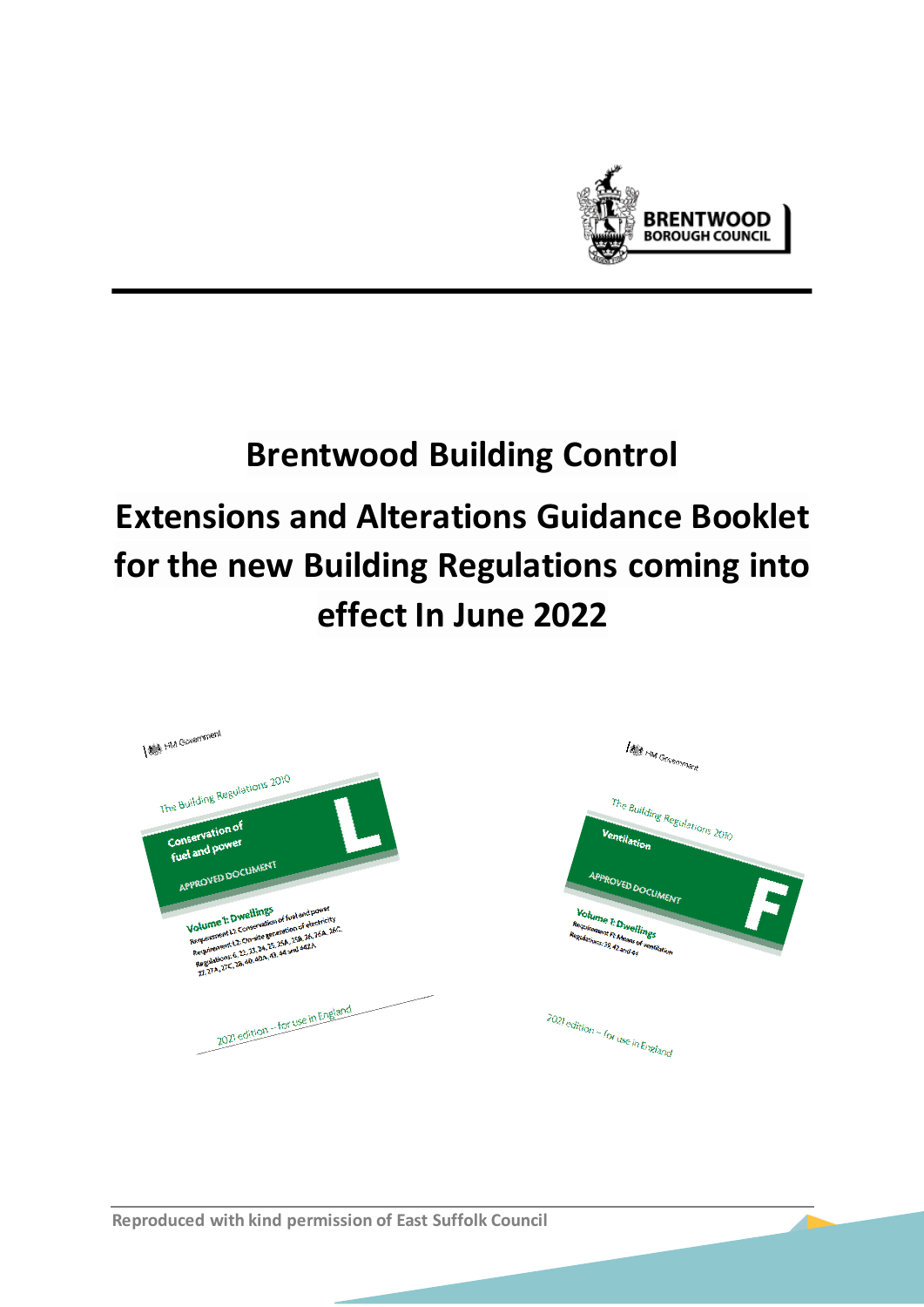**The new building regulations will come into force for applications made on or after 15 June 2022. The new requirements will not apply to applications made prior to June 15, providing substantial building work has begun before 15 June 2023 on all aspects of the application. This gives 1 year's grace to allow commencement. (Note: jobs need substantial start i.e., foundations dug and poured.)** 

#### **Approved Document L – Extensions & Alterations noteworthy changes**

1. New thermal elements, replacement thermal elements and glazing need to meet new U-Values.(Table 4.2, paragraph 4.7 in Part L)

2. >25% max glazing for the floor area of extensionsincluding covering existing controlled openings still applies however is slightly stricter. Once over 25%, SAP calculations required or Area weighted U-value, possibly specifying a higher U-Value than Part L depicts. Highly glazed extensions will require design calculations prior to starting works. This also includes new glazing in existing buildings, extending openings for Bi folds etc. if exceeding 25% glazing of the total floor area of the dwelling. (Paragraph 10.10 in Part L)

3. Boiler efficiency should be assessed when extending the heating system and upgrading the system may be required to a **92% efficient boiler**. Electric radiators or electric underfloor heating will likely become an alternative for those not wanting to upgrade but the running cost is likely more. (Table 6.2 in Part L)

4. Renovating thermal elements still applies but with more clarification. Most U-values stay the same howeverreplacing a flat roof membrane will require insulation upgrades. (Paragraph 11.2 in Part L)

#### **Approved Document F – Extensions & Alterations noteworthy changes**

1. Night latches cannot be used in place of trickle vents. (Part F, paragraph 1.52)

2. Open plan kitchen diners need minimum of 3 trickle vents in a room (8000mm<sup>2</sup> each). (Part F, Paragraph 1.52)

3. Minimum requirement for trickle vents now 8000mm<sup>2</sup> for habitable rooms or 10,000mm2 for single storey dwellings. (Part F Table 1.7)

4. Exposed Façades in busy areas (main road etc) will require noise attenuating trickle vents. (Paragraph 1.54 Part F)

5. Existing home ventilation guides required to be given to the homeowner by the builder. (Explaining how to use and ventilate efficiently etc) (Paragraph 4.20 Part F)

6. All replacement windows must have trickle vents regardless of if the previous windows did not. (Paragraph 3.15)

require ventilation retrospectively and in some cases, you will require a ventilation 7. Energy efficiency measures in existing homes means the ventilation of dwelling will be assessed. Doing multiple minor works (Insulating lofts, replacing loft hatches etc.) or major work (bricking up chimneys, installing internal wall insulation etc.) will now report to specify new ventilation requirements. In most cases retrofitting trickle vents will be an adequate method. (Table 3.1, para 3.6-3.13)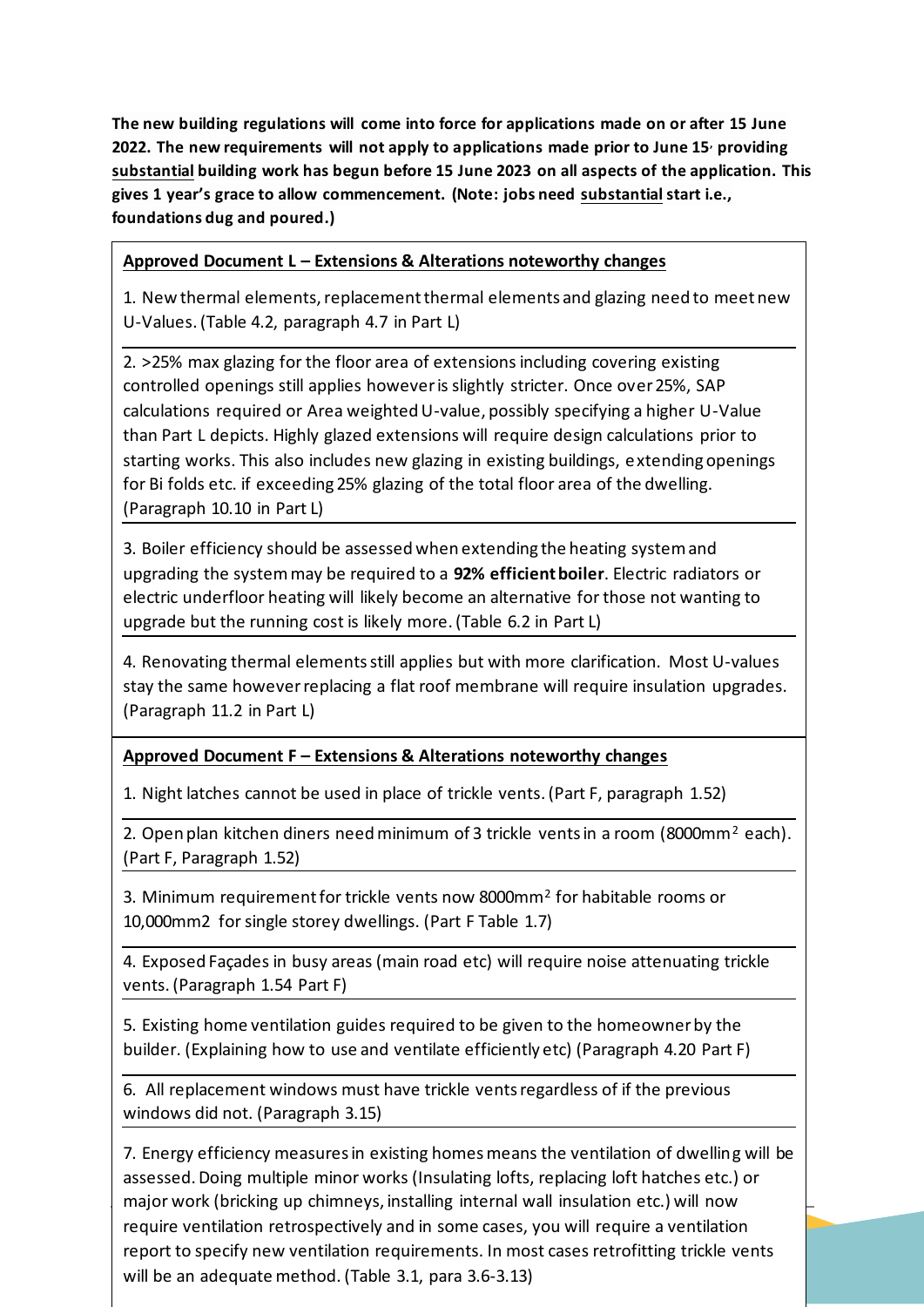## **U-Value Table highlighting changes as of June 2022**

Note:New thermal elements may need higher values if you have more than 25% glazing.

| <b>THERMAL ELEMENT</b>                   | <b>OLD U-VALUE</b>      | <b>NEW U-VALUE</b>                    |
|------------------------------------------|-------------------------|---------------------------------------|
| <b>New Floors</b>                        | $0.22 W/m^2K$           | $0.18 W/m^2K$                         |
| <b>Retained Floors</b>                   | 0.25 W/m <sup>2</sup> K | $0.25 W/m^2K$                         |
| <b>New Cavity Walls</b>                  | 0.28 W/m <sup>2</sup> K | $0.18 W/m^2K$                         |
| <b>Retained Cavity Walls</b>             | 0.55 W/m <sup>2</sup> K | 0.55 W/m <sup>2</sup> K               |
| Retained Solid Walls 9"                  | 0.3 W/m <sup>2</sup> K  | 0.3 W/m <sup>2</sup> K                |
| <b>Retained Single Skin Walls</b><br>4"  | 0.3 W/m <sup>2</sup> K  | 0.3 W/m <sup>2</sup> K                |
| <b>Timber Frame Walls</b>                | 0.28 W/m <sup>2</sup> K | $0.18 W/m^2K$                         |
| Pitched Roof (Flat Ceiling)              | $0.16 W/m^2K$           | 0.15 W/m <sup>2</sup> K               |
| <b>Pitched Roof (Vaulted</b><br>Ceiling) | $0.18 W/m^2K$           | $0.15 W/m^2K$                         |
| Flat Roof (Cold Deck)                    | $0.18 W/m^2K$           | $0.15 W/m^2K$                         |
| Flat Roof (Warm Deck)                    | $0.18 W/m^2K$           | $0.15 W/m^2K$                         |
| <b>Retained Roof Upgrades</b>            |                         |                                       |
| Flat Roof                                | $0.18 W/m^2K$           | $0.16 W/m^2K$                         |
| <b>Flat Ceiling</b>                      | $0.16 W/m^2K$           | $0.16 W/m^2K$                         |
| Vaulted                                  | $0.18 W/m^2K$           | $0.16 W/m^2K$                         |
| Windows                                  | 1.6 W/m <sup>2</sup> K  | 1.4 W/m <sup>2</sup> K                |
| External Doors >60% Glazing              | 1.8 W/m <sup>2</sup> K  | 1.4 W/m <sup>2</sup> K                |
|                                          | <b>Band E</b>           | <b>Band C</b>                         |
| <b>Other External Doors</b>              | 1.8 W/m <sup>2</sup> K  | 1.4 W/m <sup>2</sup> K                |
|                                          | <b>Band E</b>           | <b>Band B</b>                         |
| Roof Light                               | 1.6                     | 2.2 W/m <sup>2</sup> K (New method of |
|                                          | $W/m^2K$                | calculating so appears worse)         |

## **Ground floor U-Value guidance - Extensions and alterations**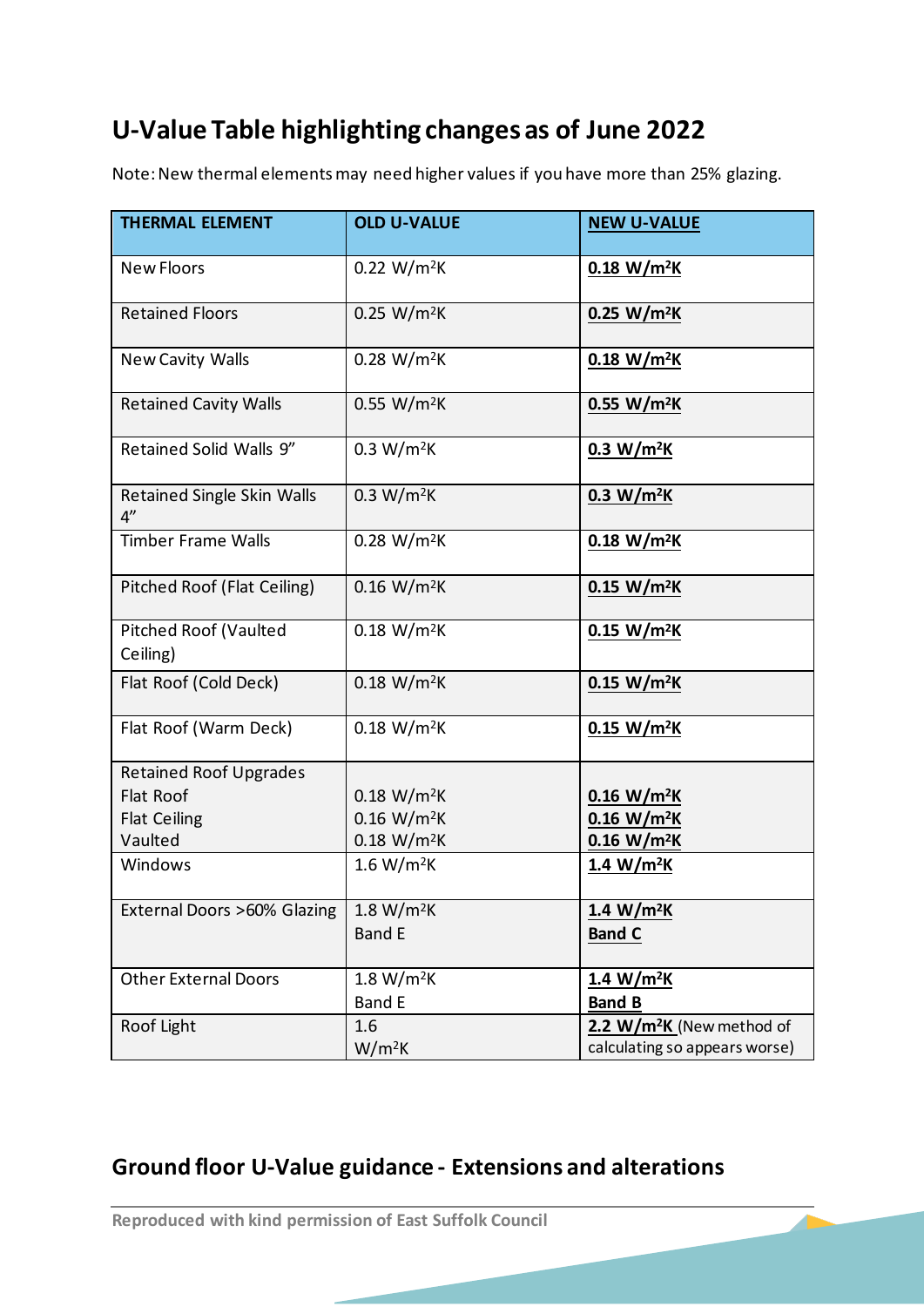Below is a table of examples of insulation products that can be used to achieve the new U-Values in Approved Document L as of June 2022.

This is based upon traditional oversites and beam and block floors with a P/A ratio of 1, insulation thickness may be reduced if the P/A ratio is lower, but calculations may be required.

The values below will suffice in most circumstances, with insulation either above or below the concrete slab and in floating floor scenarios.

It is now a requirement to provide a 25mm perimeter upstand of PIR insulation as standard, with the exception of floating floors.

| <b>Product</b>        | <b>Thickness</b>  |
|-----------------------|-------------------|
| Celotex GA4000        | 100mm             |
| Recticel Eurothane Gp | 100 <sub>mm</sub> |
| Jabfloor insulation   | $100mm + 60mm$    |
| Ecotherm Eco-Versal   | 100 <sub>mm</sub> |
| Kingspan K103         | 100 <sub>mm</sub> |

#### **Table 1- Minimum U-value now required 0.18W/m<sup>2</sup>K**

**Note:** To offset additional glazing, PIR insulation thickness in the floor is more likely to be specified / required to be **150mm on most jobs**, rather than the 100mm you can get away with. This is because its more cost effective than upping wall thickness etc. Timber floors may be better to insulate as a floating floor however for insulating between joists see examples below.

**Table 2- examples of suspended timber floor. Minimum U-value now required 0.18W/m<sup>2</sup>K** 

| <b>Option 1</b>                    | <b>Option 2</b>                     |
|------------------------------------|-------------------------------------|
| Celotex XR4000 150mm between 150mm | Rockwool Flexi 200mm between timber |
| Timber Joists at 400cc             | joists. 200mm Joists required       |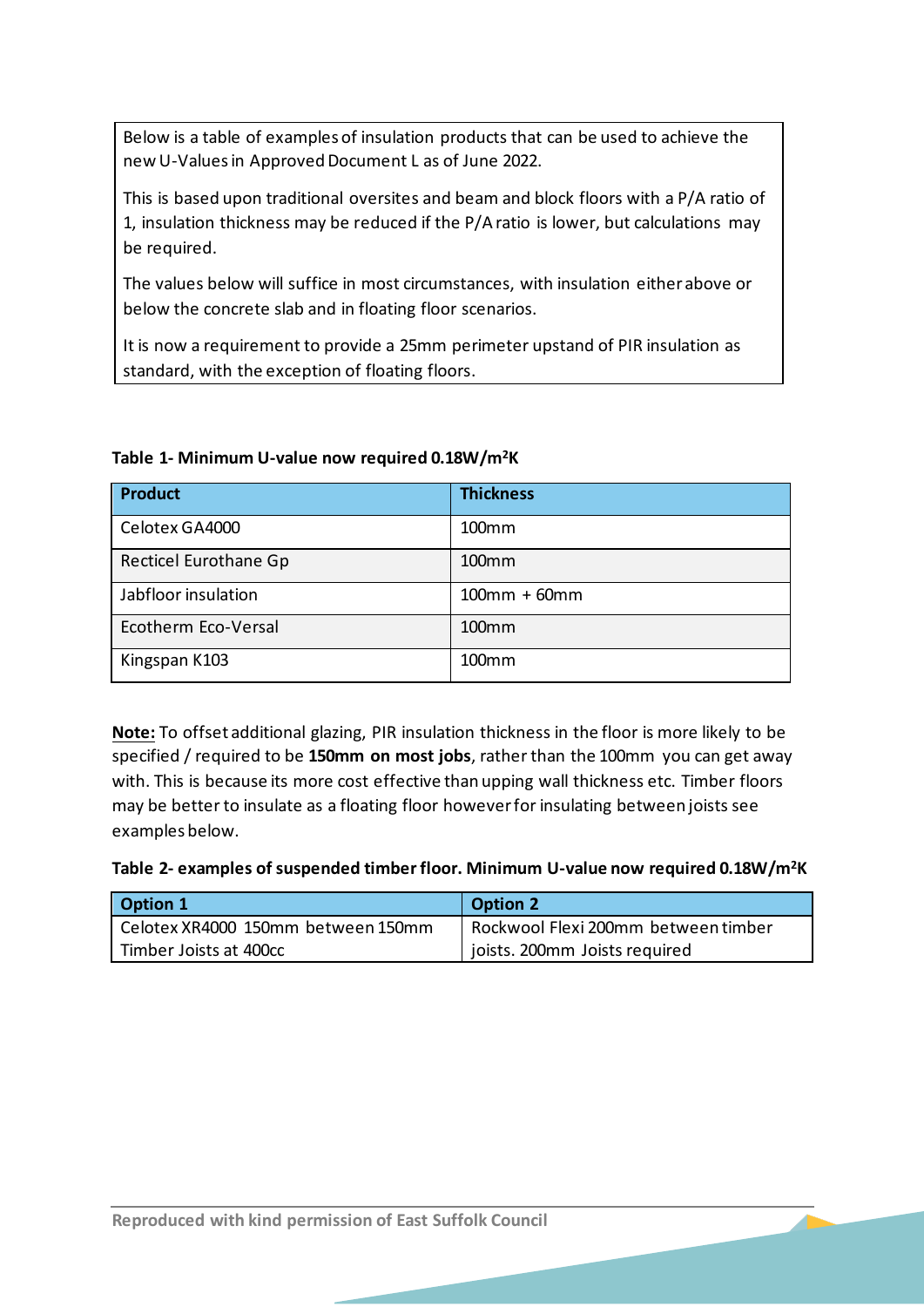#### **Cavity Wall Guidance – Extensions and alterations**

#### **Cavity walls**

Below are tables of examples of insulation products that can be used to achieve the new U-Values in Approved Document L as of June 2022.

This is based on a 'standard' cavity construction wall detail with a brick outer leaf and a block inner leaf. In most instances the cavity will now be greater than 100mm unless a suitable PIR cavity insulation board is used.

Please see key for ease - this includes some but not all products that can be used. specialist advice from architects, energy assessors and manufacturers may be required.

#### **Cavity width Detail 100mm** Brickwork, 100mm cavity full fill insulation with an insulation with a thermal conductivity of **0.021 W/mK**, 100 blockwork inner leaf with a thermal conductivity of **0.15 W/mK** 12.5mm plasterboard finish. **100mm** | Brickwork, 100mm cavity full fill insulation with an insulation with a thermal conductivity **0.032 W/mK**, 100 mm blockwork with a thermal conductivity of **0.15 W/mK** and a 52.2 insulated PIR plasterboard finish (40mm PIR + 12.5mm plasterboard). **150mm Brickwork, 150mm cavity insulated with an insulation of thermal conductivity 0.032 W/mK**, 100 mm blockwork with a thermal conductivity of **0.15 W/mK** 12.5mm plasterboard finish. **150mm** Brickwork, 150mm cavity insulated with an insulation of thermal conductivity **0.032 W/mK**, 150 mm blockwork with a thermal conductivity of **0.15 W/mK** 12.5mm plasterboard finish. **150 mm** | Brickwork, 150mm cavity partial filled with 100mm insulation with an insulation of thermal conductivity **0.022 W/mK**, 150 mm blockwork with a thermal conductivity of **0.15 W/mK** 12.5mm plasterboard finish. **175mm** Brickwork, 175 mm cavity insulated with an insulation of thermal conductivity **0.037 W/mK** (Knauf/ Dritherm 37) 100 mm blockwork with a thermal conductivity of **0.15 W/mK** plasterboard finish. **180mm** | Brickwork, 180mm cavity full fill insulation with Rockwool full fill cavity batts **0.037 W/mK**, 100mm of blockwork with a thermal conductivity up to 1.130 W/mK (Even dense concrete blocks achieve this).

#### **Table 1 -U-Value now required 0.18W/m<sup>2</sup>K**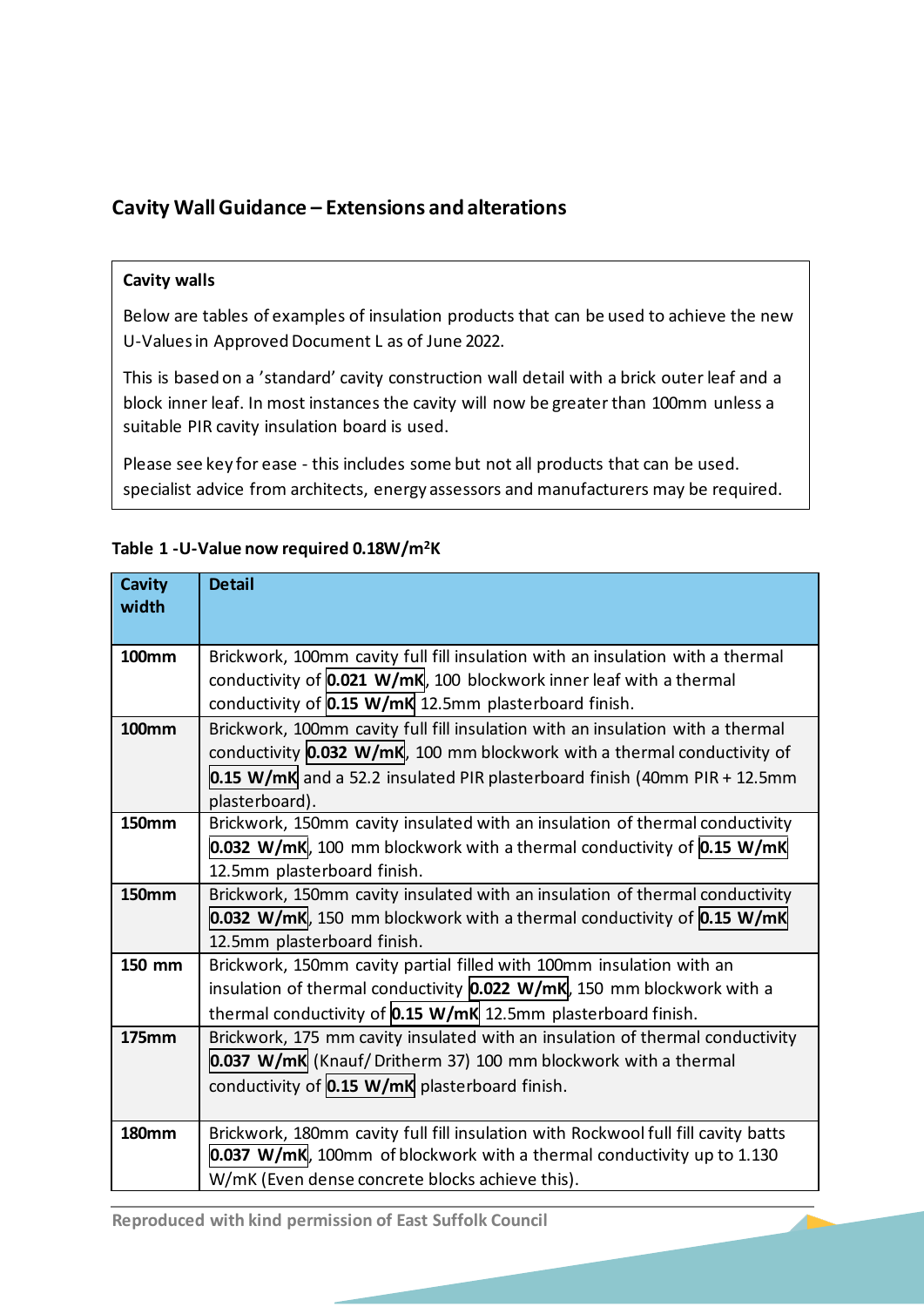| 0.15W/mK blocks or  | <b>Cavity insulation</b> | <b>Cavity insulation</b> | <b>Cavity insulation</b> |
|---------------------|--------------------------|--------------------------|--------------------------|
| better              | 0.02 W/mK                | $0.032$ W/mK             | $0.037$ W/mK             |
| Celcon Solar.       | Recticel Euro wall       | Dritherm 32 Cavity       | Rockwool Cavity          |
| Celcon Standard.    | Celotex CW4000           | <b>Batts</b>             | batts                    |
| Durox Supablock     |                          |                          | Other Dritherm           |
| Durox SupaBlock 400 | All will be PIR          | Please note most         | products                 |
| Thermalite shield   | partial / full fill      | other cavity wall        |                          |
| Thermalite Turbo    | cavity wall              | insulations do not       |                          |
| Topblok supa bloc   | systems and              | achieve the same         |                          |
| Toplite standard    | workmanship will         | value as Dritherm        |                          |
|                     | need to be               | 32, even other           |                          |
|                     | impeccable.              | Dritherm products        |                          |
|                     |                          | like 34 etc.             |                          |

## **Table 2 – Key for common construction products used**

**Note:** Denser blocks are sometimes required for structural stability, this often will have a serious effect on the U-Value and will subsequently require insulation upgrades.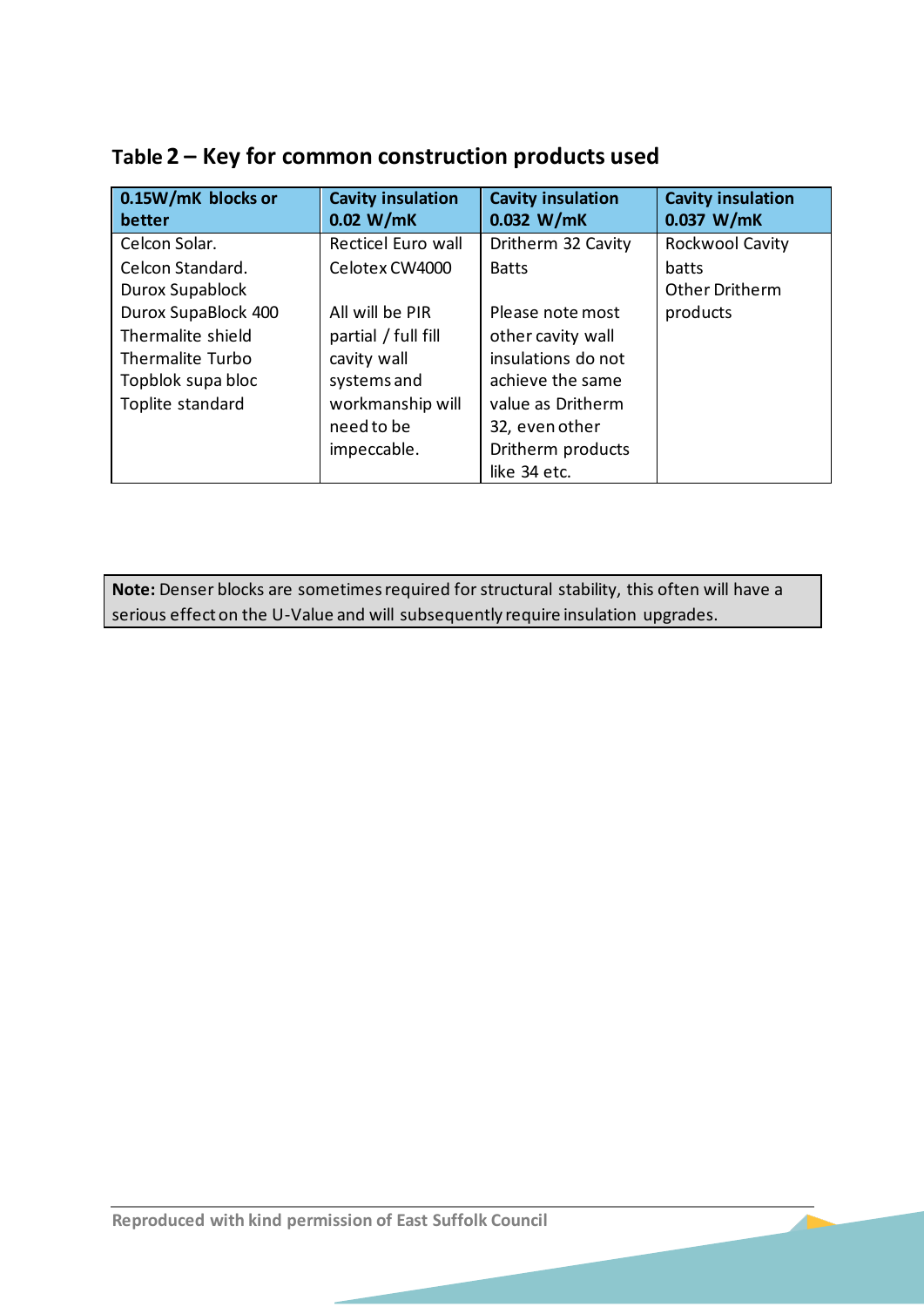### **Timber framed wall U-Value guidance – extensions and alterations**

#### **Timber frame wall**

Below is a table of examples of insulation products that can be used to achieve the new U-Values in Approved Document L as of June 2022.

This is based on a worst-case scenario with any façade detailing, including a brick outer leaf, blockwork rendered, hanging tiles, timber or cement cladding or a rendered cement board. With a brick or rendered block façade, a better U-Value can typically be achieved meaning less insulation (potentially), but this will need site specific calculations.

#### **Table 1-Minimum U-value now required 0.18W/m<sup>2</sup>K**

| <b>Product</b>                                                                             | 100mm X 47mm, 600cc<br>studs (4x2 inch<br>timbers)                                                                                                              | 150mm x 47mm,<br>600cc (6x2 inch<br>timbers)                                                                                  | 200 x 47mm, 600cc<br>(8x2 inch timbers)                                 |
|--------------------------------------------------------------------------------------------|-----------------------------------------------------------------------------------------------------------------------------------------------------------------|-------------------------------------------------------------------------------------------------------------------------------|-------------------------------------------------------------------------|
| Kingspan Kooltherm<br>K12                                                                  | 70mm between studs +<br>40mm lining, 12.5mm<br>plasterboard                                                                                                     | 100mm between<br>studs + 25mm lining,<br>12.5mm plasterboard                                                                  | Follow 150mm x<br>47mm guidance                                         |
| Celotex GA4000+<br>TB4000                                                                  | 100mm GA4000<br>between +50 mm<br>GA4000 lining, 12.5mm<br>plasterboard                                                                                         | 100mm GA4000<br>between +40 mm<br>TB4000 lining,<br>12.5mm Plasterboard                                                       | 100mm GA4000<br>between +30 mm<br>TB4000 lining,<br>12.5mm plasterboard |
| Recticel Eurothane GP                                                                      | 100mm between + 50<br>mm insulation over +<br>12.5mm plasterboard                                                                                               | 100mm between + 40<br>mm insulation over +<br>12.5mm plasterboard<br>150mm between +<br>25mm lining, 12.5mm<br>plasterboard   | 100mm Between+<br>30mm lining,<br>12.5mm plasterboard                   |
| Ecotherm Eco-Versal                                                                        | 80mm between +<br>40mm lining, 12.5mm<br>plasterboard                                                                                                           | 100mm between +<br>30mm lining, 12.5mm<br>plasterboard                                                                        | See 150mm X 47mm<br>guidance                                            |
| Actis hybris + Actis<br>Hcontrol (Acts as a<br>vapour control barrier<br>also when taped.) | N/A                                                                                                                                                             | 105mm of Hybris Actis<br>between studs +<br>45mm HControl<br>Hybrid quilt lining,<br>counter battened,<br>12.5mm plasterboard | See 150mm x 47mm<br>Guidance                                            |
| Knauf/Rockwool<br>between studs and<br>PIR over                                            | Currently little guidance given. Expected Rockwool flexi 230mm between<br>timber frame. Frame therm Exceeding 150mm between studs. Designs<br>will be required. |                                                                                                                               |                                                                         |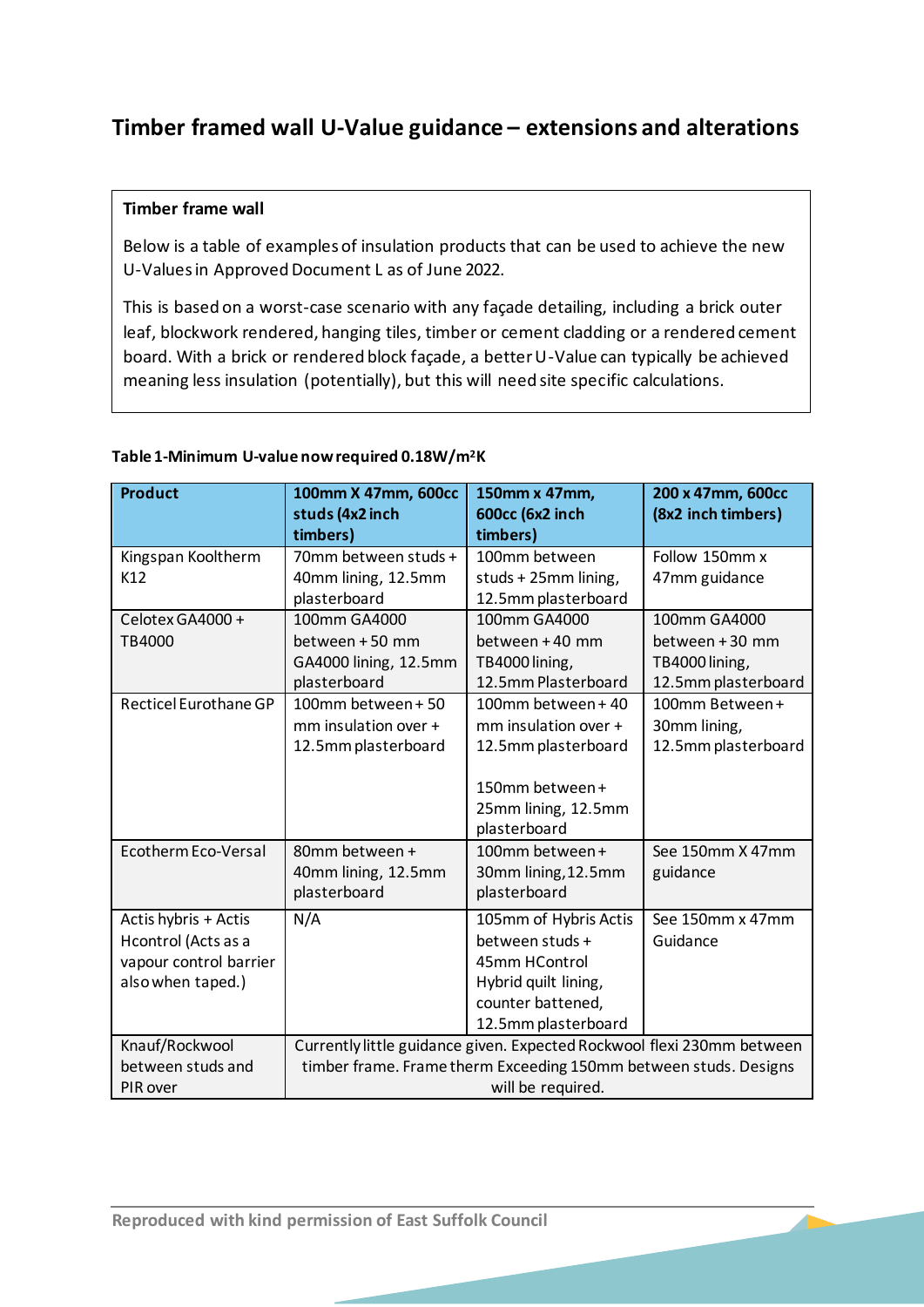## **Flat roof U-Value guidance – Extensions and alterations**

#### **Warm deck roof**

Below is a table of examples of insulation products that can be used to achieve the new U-Values in Approved Document L as of June 2022.

This is based on a traditional warm deck build up with all insulation above the flat roof joists which negates the ventilation requirements.

#### **Table 1- Minimum U-value now required 0.15W/m<sup>2</sup>K**

| Product                                   | <b>Thickness</b> |
|-------------------------------------------|------------------|
| Celotex GA4000                            | 150mm            |
| Recticel Eurothane Power deck / Euro deck | 150mm            |
| Ecotherm Eco-Versal                       | 150mm            |
| Kingspan Therma roof TR27                 | 150mm            |

#### **Cold deck roof**

Below is a table of examples of insulation products that can be used to achieve the new U-Values in Approved Document L as of June 2022.

This is based on a traditional cold deck build-up of insulation between and below the flat roof joists. This solution will require adequate cross flow ventilation. Cold decks are not ideal and warm decks are preferred.

The table below assumes, as an example, 150mmx47mm joists with a 50mm ventilation void, and for the purpose of thermal values will suffice in most circumstances.

#### **Table 2- Minimum U-value now required 0.15W/m<sup>2</sup>K**

| <b>Product</b>            | Joists at 600 centres | Joists at 450 centres | <b>Joists at 400 centres</b> |
|---------------------------|-----------------------|-----------------------|------------------------------|
| Kingspan Kooltherm        | 100mm between joists  | Follow 600cc guidance | Follow 600cc Guidance        |
| K7                        | +50mm underlining,    |                       |                              |
|                           | 12.5mm plasterboard   |                       |                              |
| Celotex GA4000            | 100mm between joists  | 100mm Between joists  | Follow 450cc guidance        |
|                           | +60mm underlining,    | +70mm underlining,    |                              |
|                           | 12.5mm plasterboard   | 12.5mm plasterboard   |                              |
| <b>Recticel Eurothane</b> | 100mm between joists  | Follow 600cc guidance | 100mm Between joists         |
| GP                        | +70mm underlining,    |                       | +75mm underlining,           |
|                           | 12.5mm plasterboard   |                       | 12.5mm plasterboard          |
| Ecotherm Eco-Versal       | 100mm between joists  | 100mm between joist   | Follow 450cc guidance        |
|                           | +60mm underlining,    | +70mm underlining,    |                              |
|                           | 12.5mm plasterboard   | 12.5mm plasterboard   |                              |
|                           |                       |                       |                              |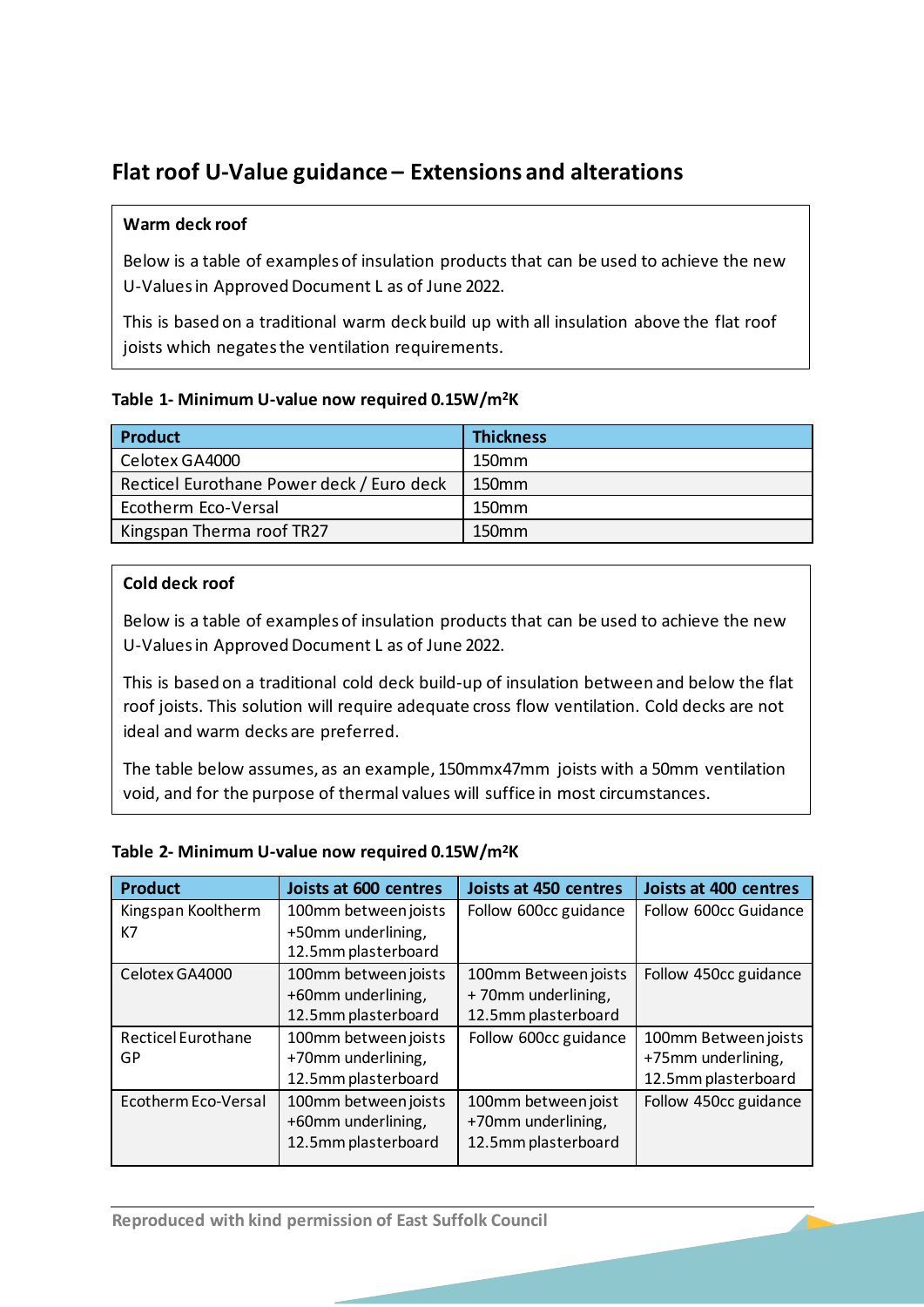## **Pitched roof U-Value guidance – Extensions and alterations**

#### **Vaulted Ceilings**

Below is a table of examples of insulation products that can be used to achieve the new U-Values in Approved Document L as of June 2022.

ventilation void, thermal values will suffice in most circumstances. The table below assumes, as an example, 150mmx47mm rafters with a 50mm

This is based on a pitched roof with a vaulted ceiling (no ceiling joists installed).

| <b>Product</b>                                                                    | Rafters at 600mm cc | Rafters at 450mm cc                           | Rafters at 400mm cc                          |
|-----------------------------------------------------------------------------------|---------------------|-----------------------------------------------|----------------------------------------------|
| Kingspan                                                                          | 100 mm between      | Follow 400 cc                                 | 100 mm between                               |
| Kooltherm K7                                                                      | rafters + 45mm      | guidance                                      | rafters + 50mm                               |
|                                                                                   | underlining, 12.5mm |                                               | underlining, 12.5mm                          |
|                                                                                   | plasterboard        |                                               | plasterboard                                 |
| Celotex GA4000                                                                    | 100 mm between      | 100 mm between                                | Follow 450cc                                 |
|                                                                                   | rafters + 50mm      | rafters + 60mm                                | guidance                                     |
|                                                                                   | underlining, 12.5mm | underlining, 12.5mm                           |                                              |
|                                                                                   | plasterboard        | plasterboard                                  |                                              |
| <b>Recticel Eurothane</b>                                                         | 100 mm between      | Follow 400 cc                                 | Follow 600cc                                 |
| GP                                                                                | rafters + 60mm      | Guidance                                      | Guidance                                     |
|                                                                                   | underlining, 12.5mm |                                               |                                              |
|                                                                                   | plasterboard        |                                               |                                              |
| Ecotherm Eco-                                                                     | 100 mm between      | Follow 400cc                                  | 100 mm between                               |
| Versal                                                                            | rafters + 50mm      | Guidance                                      | rafters +60mm                                |
|                                                                                   | underlining, 12.5mm |                                               | underlining, 12.5mm                          |
|                                                                                   | plasterboard        |                                               | plasterboard                                 |
| Other Options indictive only. Minimum U-value now required 0.15W/m <sup>2</sup> K |                     |                                               |                                              |
| Celotex GA4000                                                                    |                     | Expect 75mm Between rafters and 75mm          |                                              |
|                                                                                   |                     | over rafter's at 400cc. Full design should be |                                              |
|                                                                                   |                     | sought with condensation risk analysis not    |                                              |
|                                                                                   |                     | all PIR manufactures will allow this.         |                                              |
| Celotex XR4000                                                                    |                     | Expect 140mm over rafters                     |                                              |
| TLX Silver with a PIR insulation                                                  |                     | Around 130mm of PIR with a TLX silver         |                                              |
|                                                                                   |                     |                                               | underneath. Air gaps, timber size and design |
|                                                                                   |                     | to be discussed                               |                                              |
| <b>TLX Gold</b>                                                                   |                     |                                               | 145mm PIR between, TLX gold above rafter,    |
|                                                                                   |                     | design to be discussed.                       |                                              |

#### **Table 1- Minimum U-value now required 0.15W/m<sup>2</sup>K**